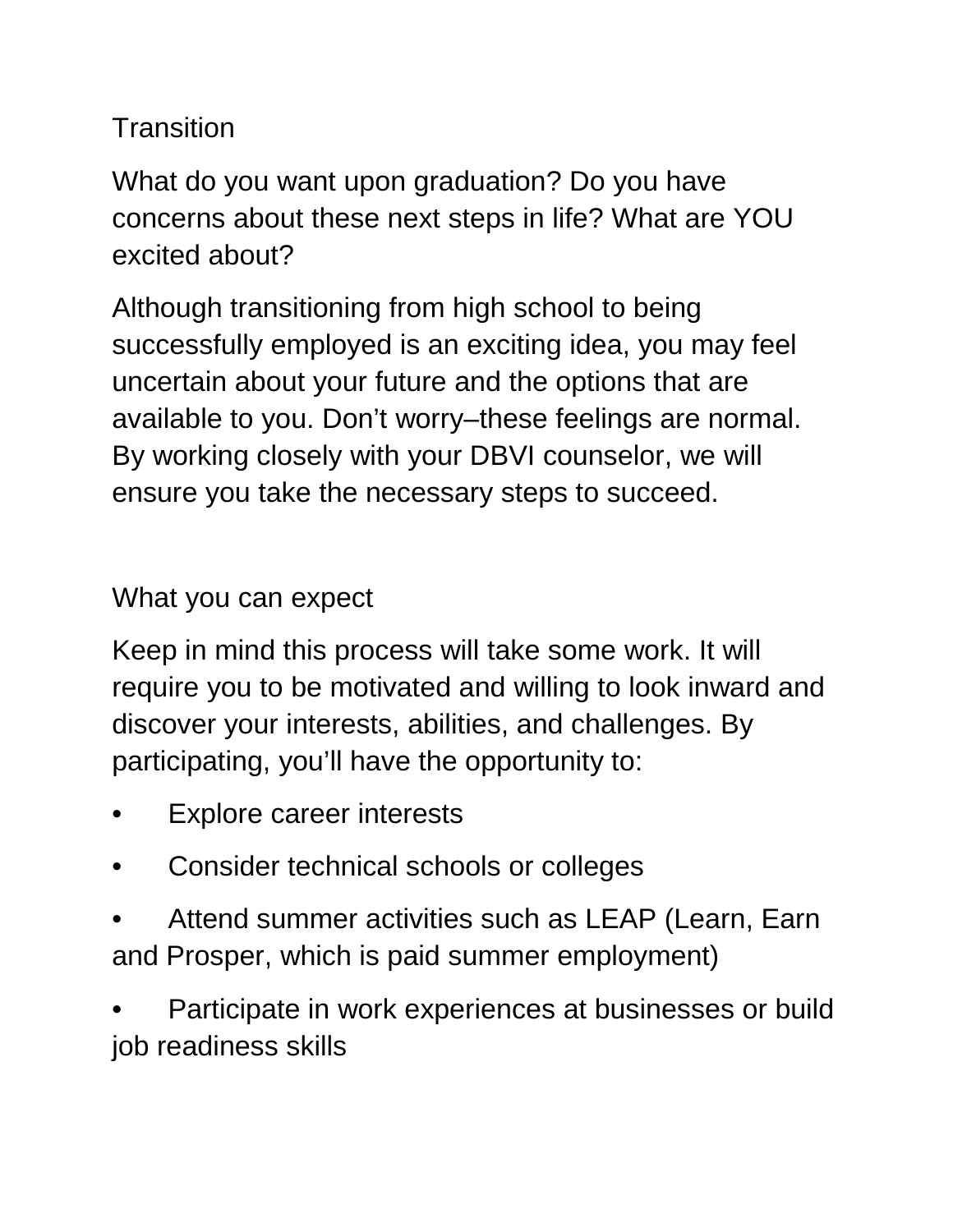Your DBVI counselor will work closely with you and provide guidance as you make decisions about your next steps on your career path to:

- Attend college
- Participate in vocational training
- Find employment
- Improve your independent living skills

## Here's what you do

You will be asked to describe challenges related to your vision. It is your responsibility to describe the things that you have difficulty doing and to find solutions so you can do the tasks. An effective transition plan requires a cooperative partnership with your DBVI counselor who will ask you to describe and explore your interests, skills, and abilities.

You will begin working with DBVI during high school. Your DBVI counselor will get to know you and work with people at your school to assist as you take steps towards your career goals. For example, if you are planning to attend college, it is important that you take the required courses. If you are planning to go directly to work, it is important for you to explore technical training options. Once you